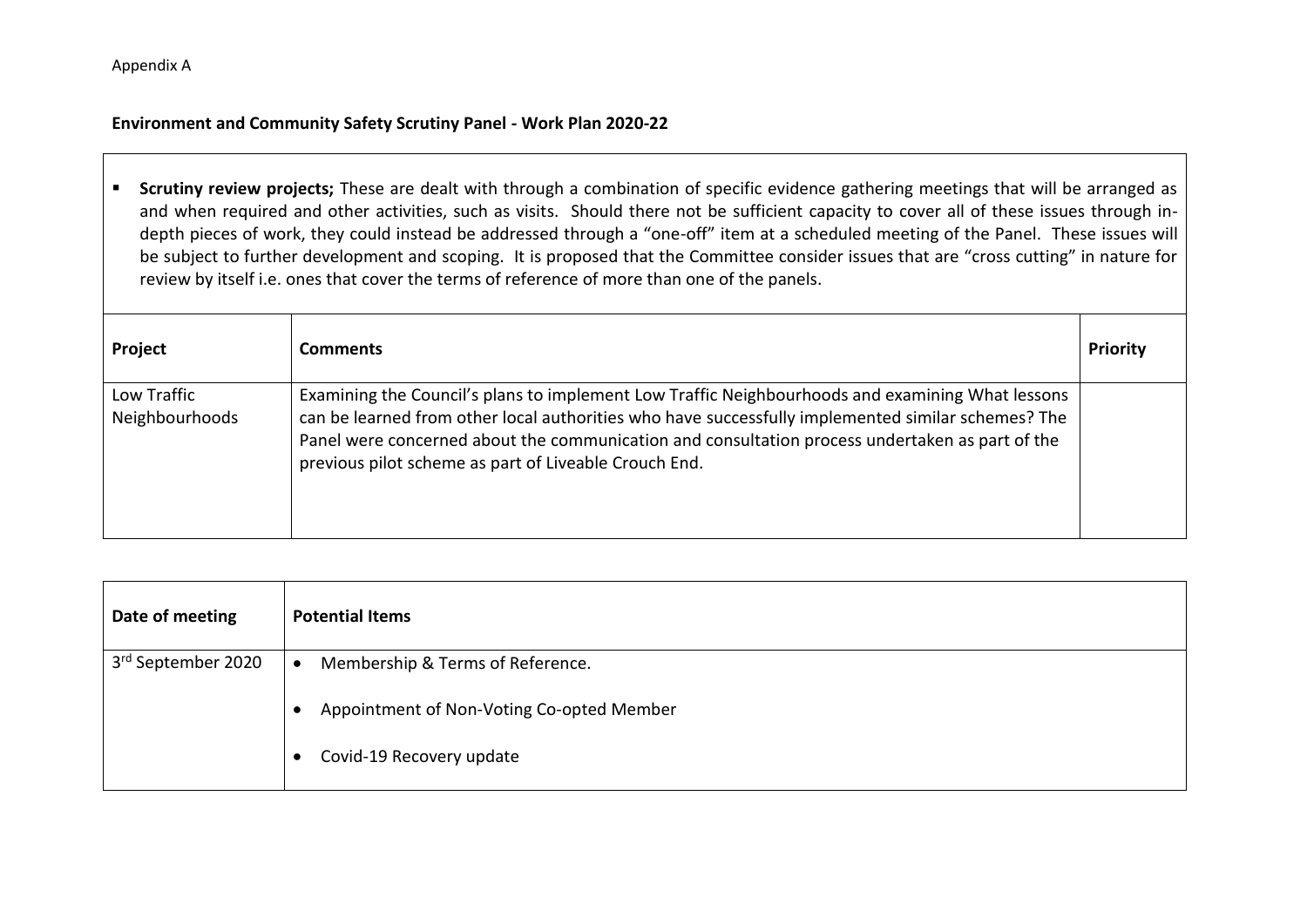|                   | Update on Youth at Risk Strategy<br>$\bullet$<br>Gangs, Knife Crime & Hotspot locations. (MOPAC Performance update?).<br>Transport hubs as hotspot locations for crime, especially Finsbury Park, Turnpike Lane, Seven Sisters and<br>surrounding areas, particularly drug-dealing, knife crime.<br>Update on the Ducketts Common stakeholder Strategic Group |
|-------------------|---------------------------------------------------------------------------------------------------------------------------------------------------------------------------------------------------------------------------------------------------------------------------------------------------------------------------------------------------------------|
|                   | Work Programme: To agree items for the work plan for the Panel for this year.<br>Cabinet Member Questions; Communities, Safety and Engagement (to cover areas within the Panel's terms of<br>$\bullet$<br>reference that are within that portfolio).                                                                                                          |
| 3rd November 2020 | Cabinet Member Questions; Climate Change and Sustainability<br>$\bullet$                                                                                                                                                                                                                                                                                      |
|                   | Improving Air Quality & reducing pollution                                                                                                                                                                                                                                                                                                                    |
|                   | Street Trees & Update on Queens Wood<br>$\bullet$                                                                                                                                                                                                                                                                                                             |
|                   | Update on Single Use Plastics Policy<br>$\bullet$<br><b>Recycling Rate</b>                                                                                                                                                                                                                                                                                    |
|                   | Update on Parks and Green Spaces Strategy<br>$\bullet$                                                                                                                                                                                                                                                                                                        |
|                   | Parks Performance<br>$\bullet$                                                                                                                                                                                                                                                                                                                                |
|                   | Membership and Terms of Reference<br>$\bullet$                                                                                                                                                                                                                                                                                                                |
|                   | Appointment of non-voting co-optee<br>$\bullet$                                                                                                                                                                                                                                                                                                               |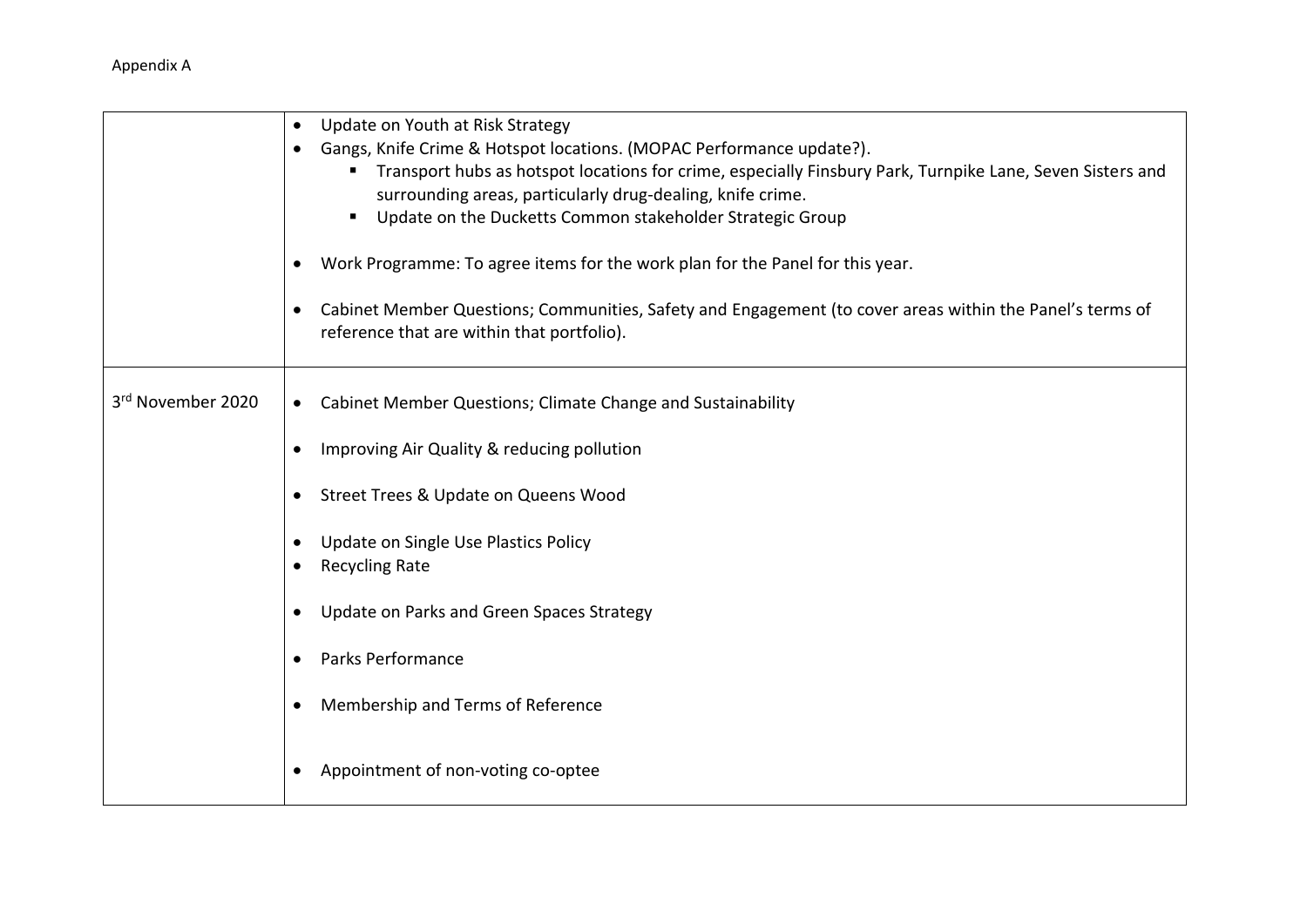|                                | Work Plan<br>$\bullet$                                                                                                                                                                                              |
|--------------------------------|---------------------------------------------------------------------------------------------------------------------------------------------------------------------------------------------------------------------|
| <b>Budget Scrutiny</b>         | <b>Budget Scrutiny</b><br>$\bullet$                                                                                                                                                                                 |
| 10 <sup>th</sup> December 2020 | Police Priorities in Haringey & Community Safety Partnership Update; To invite comments from the Panel on<br>$\bullet$<br>current performance issues and priorities for the borough's Community Safety Partnership. |
|                                | Update on Haringey & Enfield BCU integration.<br>$\bullet$                                                                                                                                                          |
|                                | Additional Police numbers in Haringey<br>$\bullet$                                                                                                                                                                  |
|                                | Cabinet Member Questions: Communities, Safety and Engagement (to cover areas within the Panel's terms of<br>$\bullet$<br>reference that are within that portfolio).                                                 |
| 4 <sup>th</sup> March 2021     | Cabinet Member Q&A - Cabinet Member for Transformation and Public Realm Investment. To question the<br>$\bullet$<br>Cabinet Member on current issues and plans arising for her portfolio.                           |
|                                | Waste, recycling and street cleansing data<br>$\bullet$                                                                                                                                                             |
|                                | Update on Fly Tipping Strategy<br>$\bullet$                                                                                                                                                                         |
|                                | Planned and Reactive Highways maintenance Performance<br>$\bullet$                                                                                                                                                  |
|                                | Work Plan update<br>$\bullet$                                                                                                                                                                                       |
|                                |                                                                                                                                                                                                                     |

### **2021-2021**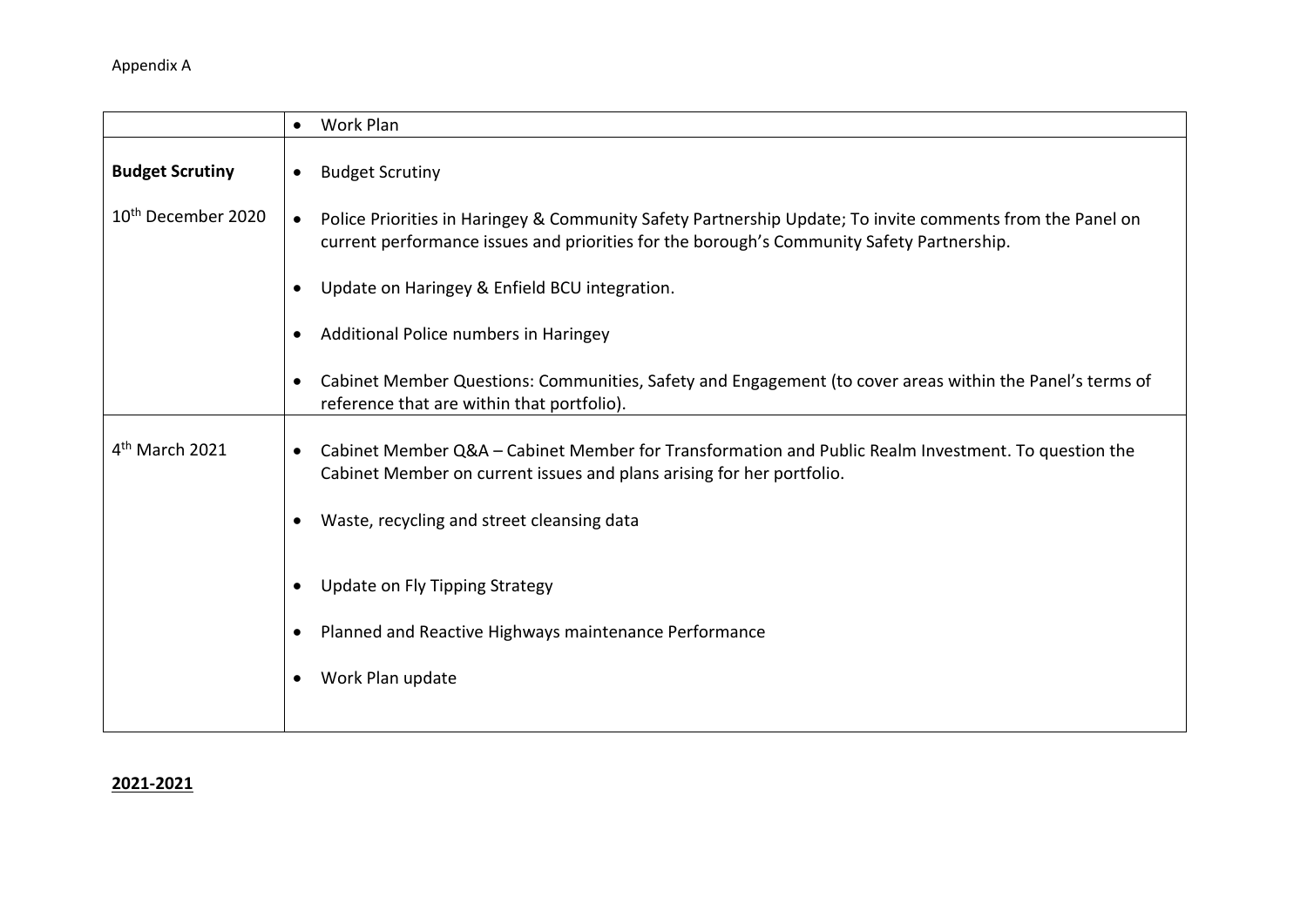|                                   | Membership & Terms of Reference.<br>$\bullet$                                                                                                                                                                       |
|-----------------------------------|---------------------------------------------------------------------------------------------------------------------------------------------------------------------------------------------------------------------|
| 28 <sup>th</sup> June 2021        | Appointment of Non-Voting Co-opted Member.<br>$\bullet$                                                                                                                                                             |
|                                   | Work Programme<br>$\bullet$                                                                                                                                                                                         |
|                                   | Cabinet Member Q&A - Cabinet Member Questions; Cabinet Member for Environment, Transport and the Climate<br>$\bullet$<br>Emergency and Deputy Leader of the Council                                                 |
|                                   | Strategic Transport update:<br>$\bullet$                                                                                                                                                                            |
|                                   | TfL funding (post Covid)<br>п                                                                                                                                                                                       |
|                                   | Reducing Congestion (Better west to east transport links)                                                                                                                                                           |
|                                   | Liveable Neighbourhoods                                                                                                                                                                                             |
|                                   | • Cabinet Member Q&A - Cabinet Member for for Customer Service, Welfare and the Public Realm.                                                                                                                       |
| 9 <sup>th</sup> September<br>2021 | Waste, recycling and street cleansing data.<br>$\bullet$                                                                                                                                                            |
|                                   | Briefing on the changes to Waste Legislation                                                                                                                                                                        |
|                                   | 12 month update on the recommendations from the Review into Blue Badges and Supporting Better Access to Parking<br>for Disabled People. Inc update on implementation of designated disabled bays.                   |
|                                   | Update on Parking Transformation Programme (inc. the new permit system).<br>$\bullet$                                                                                                                               |
| 11 <sup>th</sup> November<br>2021 | Cabinet Member Q&A - Leader of the Council (N.B. questions which related to the Leader's portfolio which the Panel<br>$\bullet$<br>has responsibility for i.e. Community Safety and Serious Youth violence).        |
|                                   | Police Priorities in Haringey & Community Safety Partnership Update; To invite comments from the Panel on current<br>$\bullet$<br>performance issues and priorities for the borough's Community Safety Partnership. |